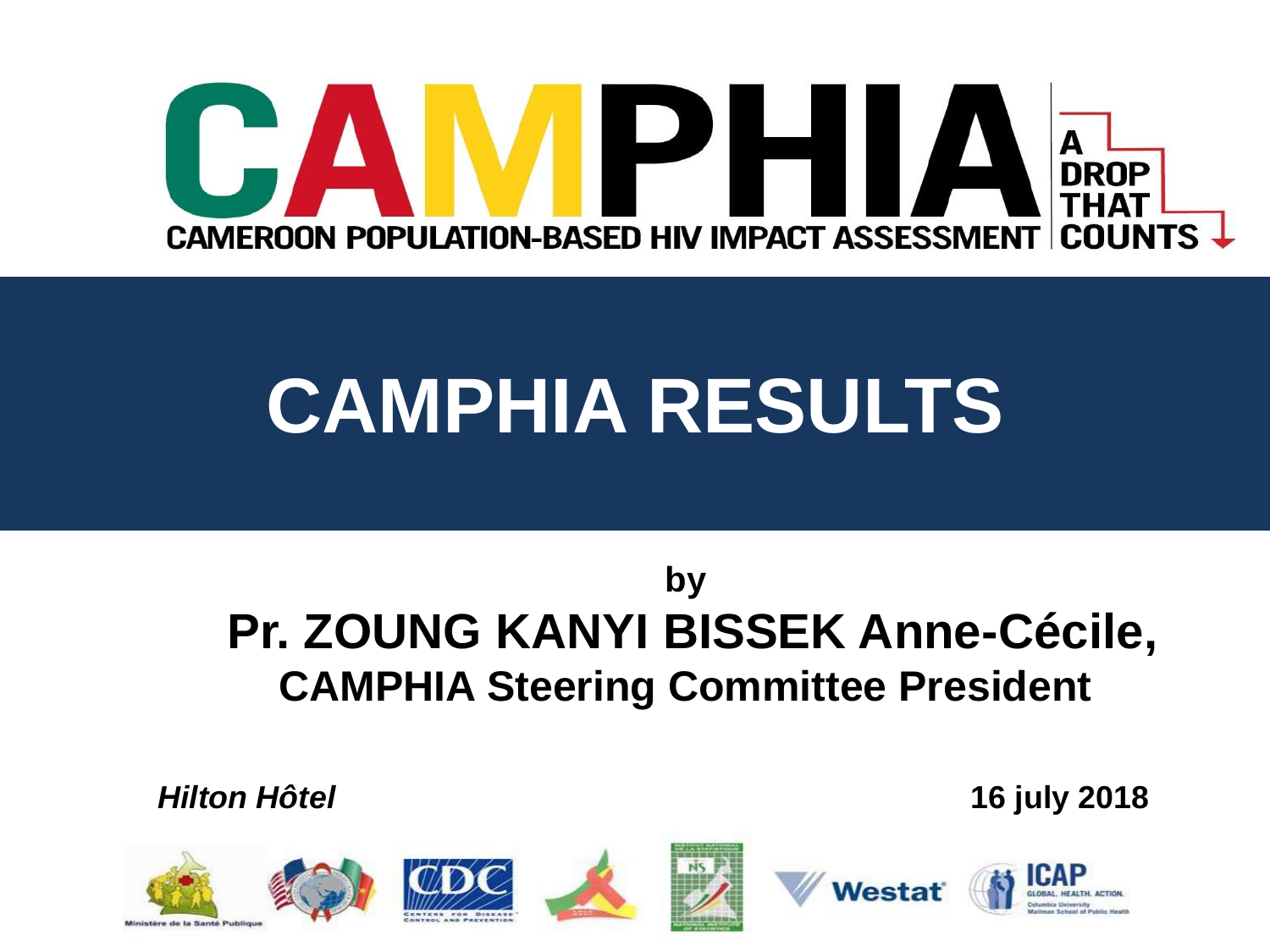#### Response/Participation rate

• 11,623 households (92%) completed a "household interview",

• Of 15,419 eligible women and 13,216 eligible men aged 15-64 years: 95 % were interviewed and tested for HIV,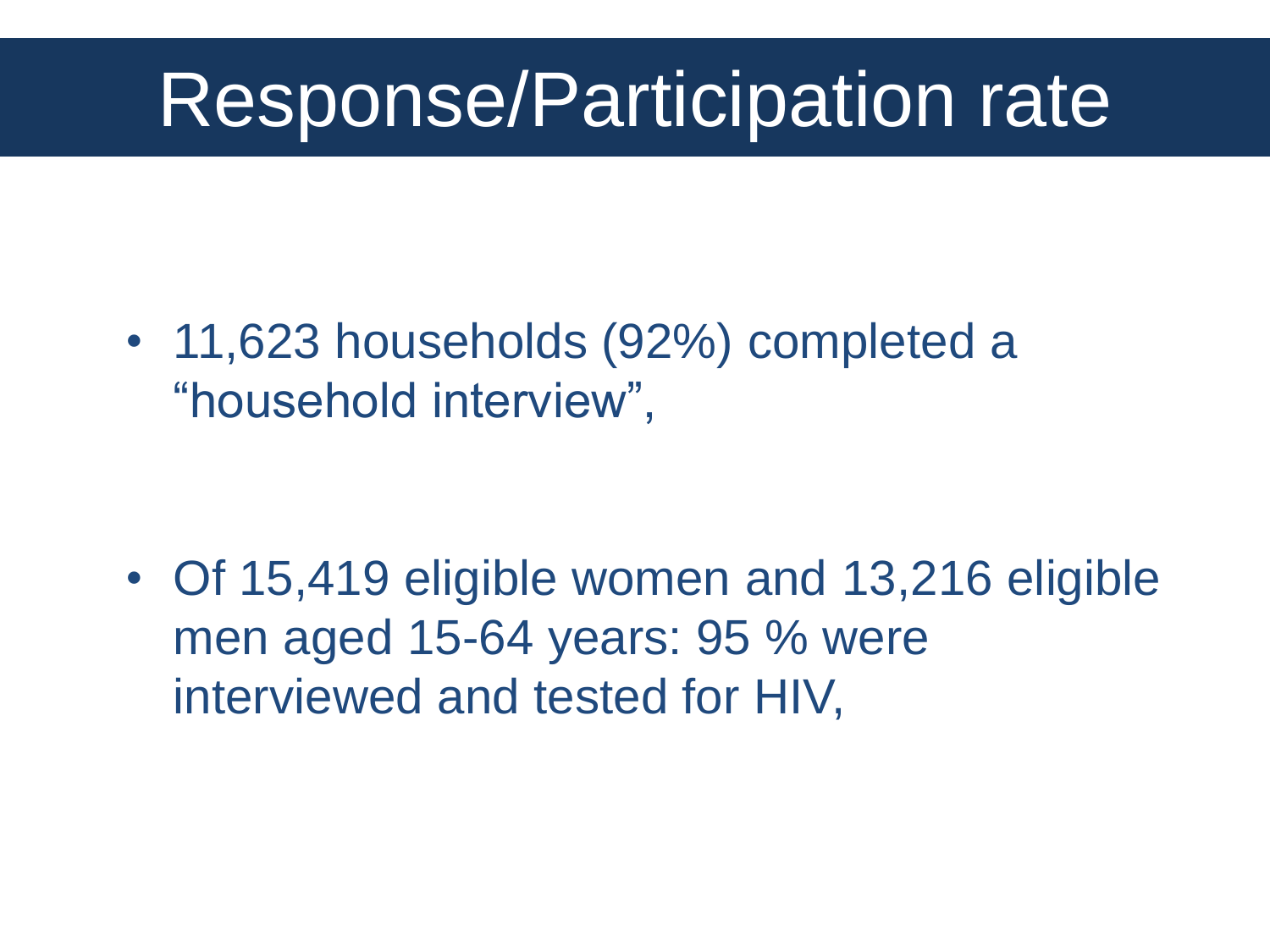#### Response/Participation rate

• Of 8,018 eligible children ages 0-14 years, 92% were tested for HIV,

• A representative subsample of 1,962 adults ages 15-64 were tested for chronic active hepatitis B.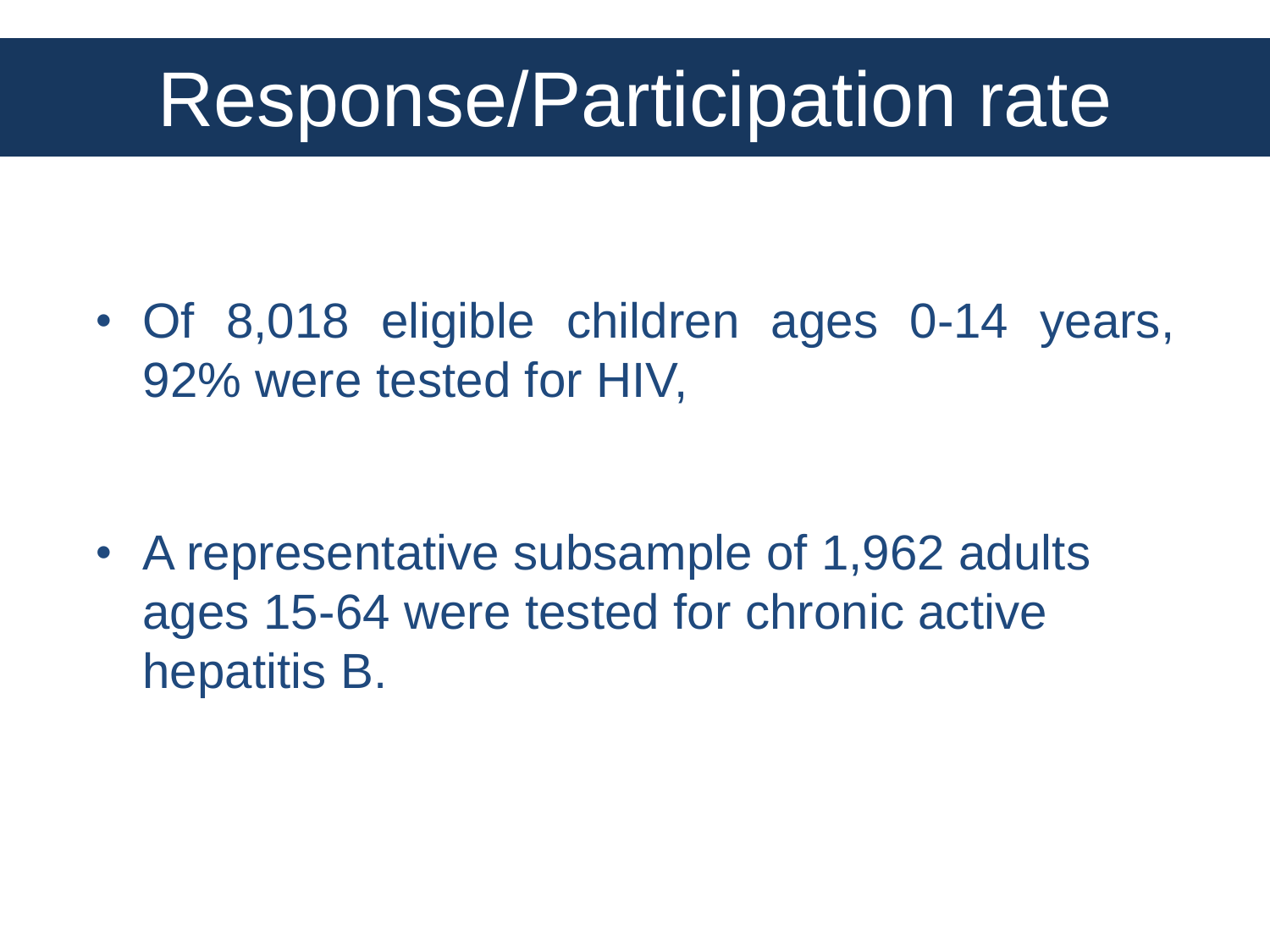## National HIV incidence (%)



- Approximately 40,000 new cases of HIV annually among adults ages 15-64 years
- Incidence is five times higher in women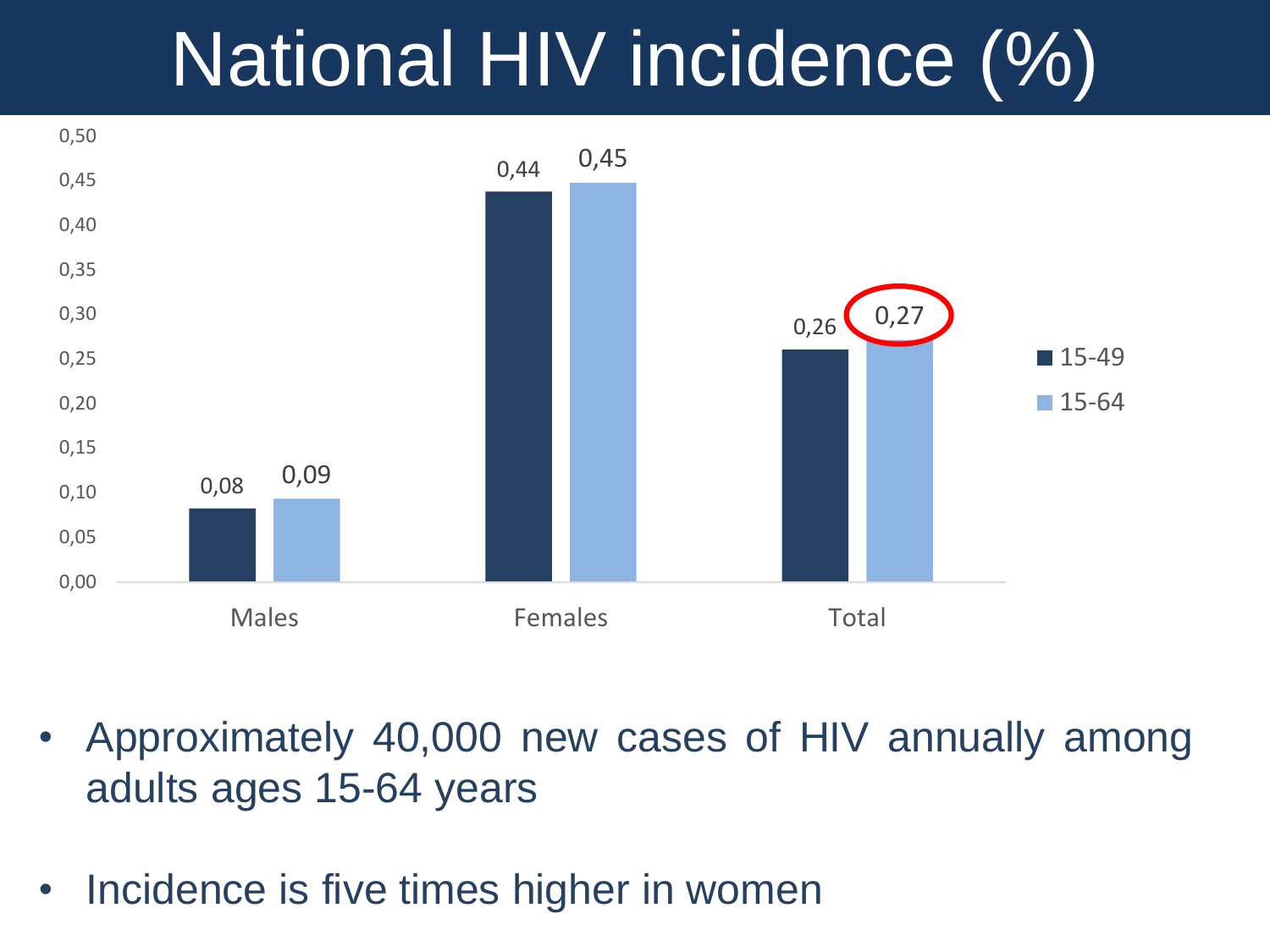## HIV incidence by Age and Sexe



In the 15-24 age group:

- The HIV incidence pic observed for women
- The HIV incidence is 9 times higher in women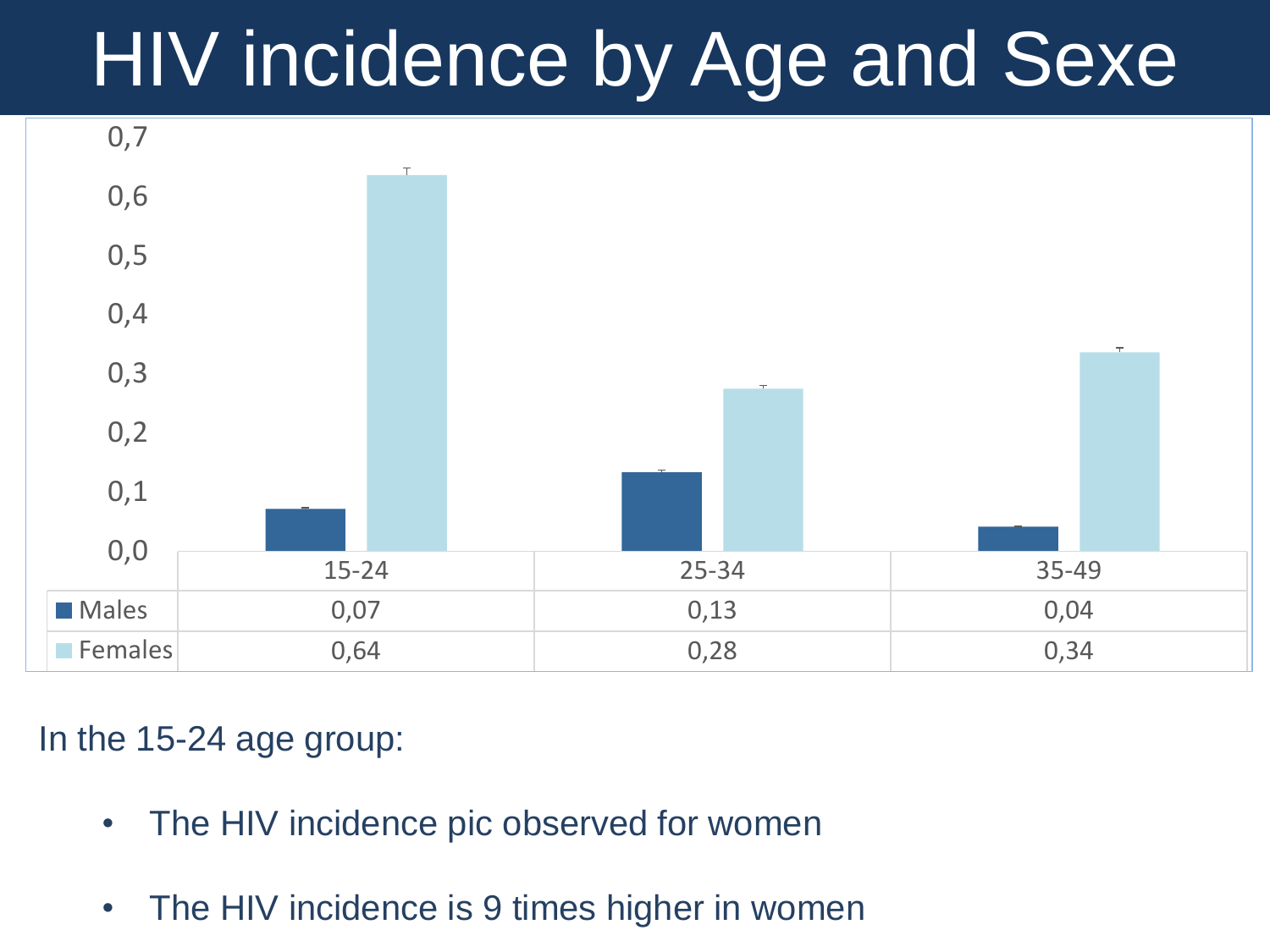# National HIV prevalence (%)

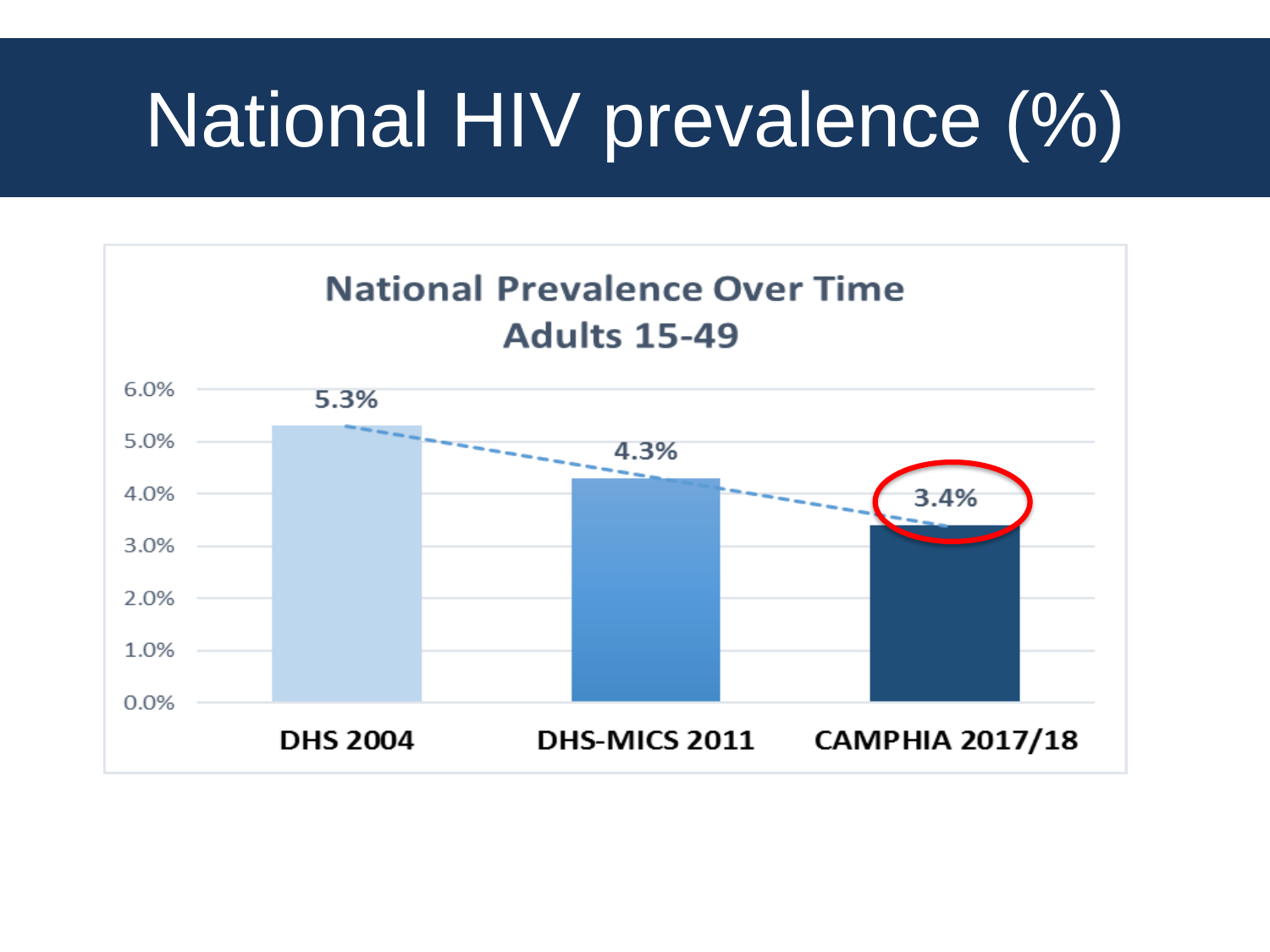## HIV prevalence by Age and Sex(1)



• Higher prevalence among women observed regardless of age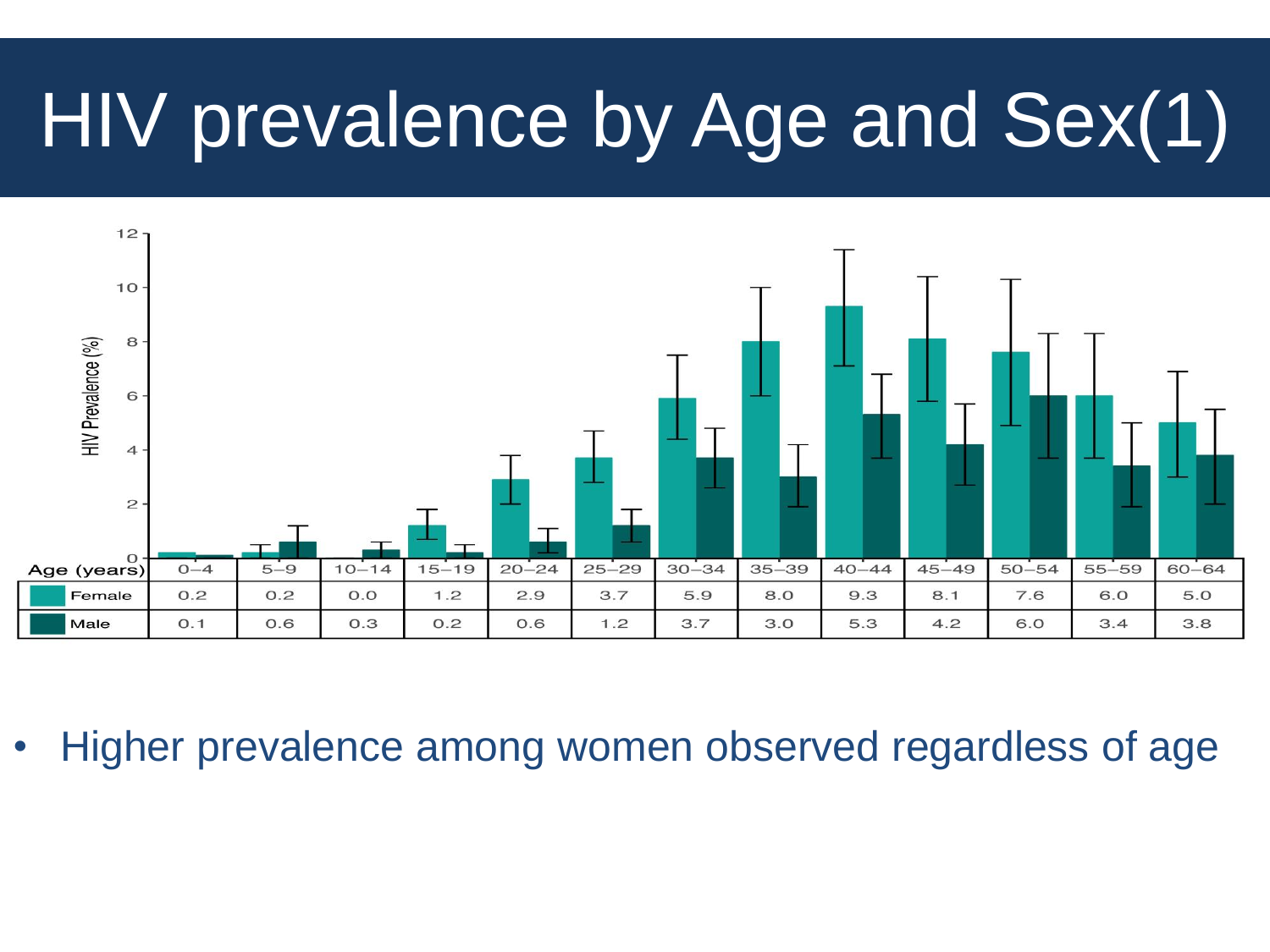# HIV prevalence by Age and Sex(2)



#### Considering of age:

- The HIV prevalence is  $0,1\%$  in  $\lt 5$  years group
- higher prevalence for women in 35-49 years group
- higher prevalence HIV in men in 40-54 years group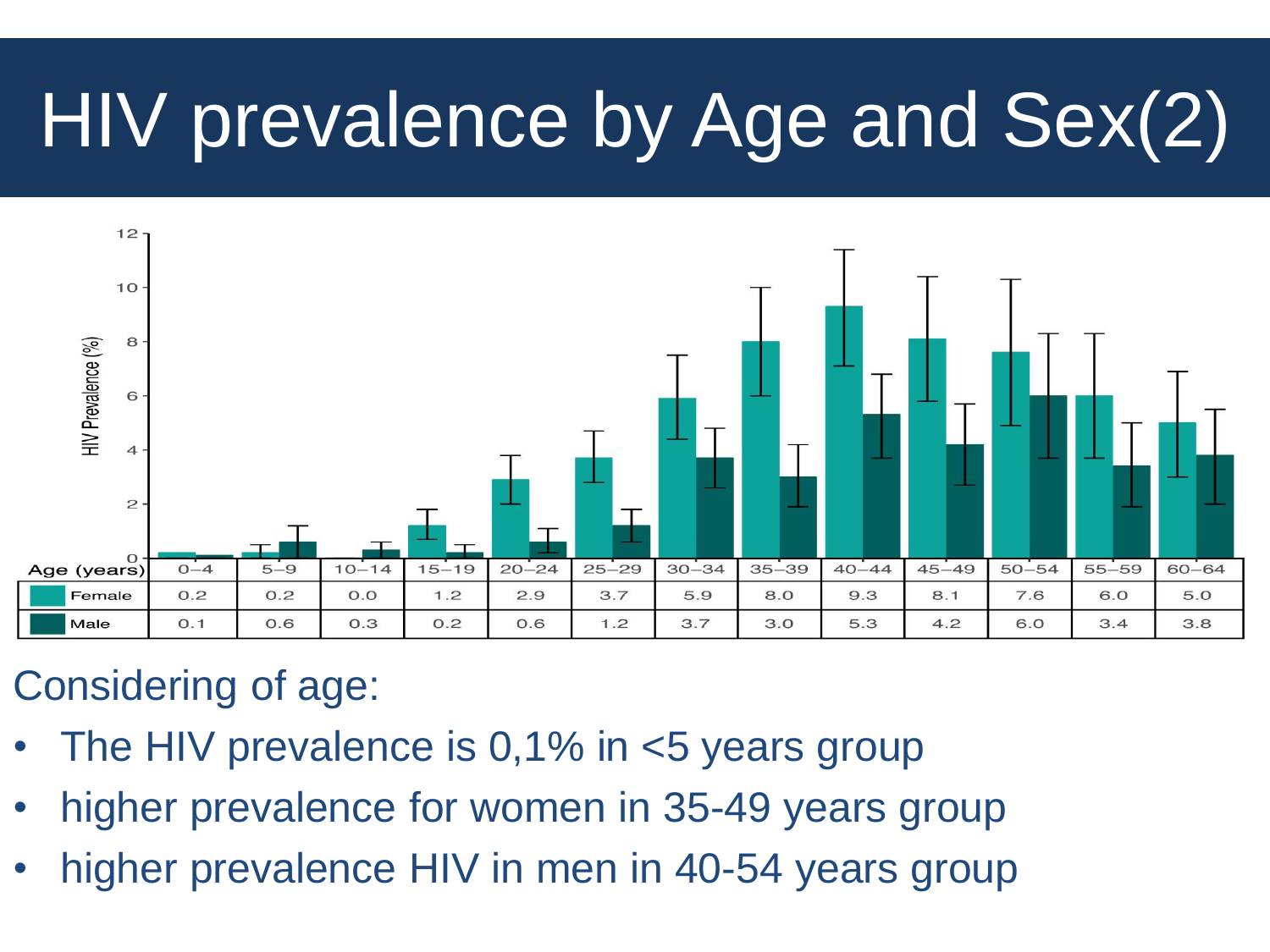#### Viral load profil on  $HIV+$ (<1000cp/ml)

| <b>Age groups</b> | <b>Female</b> | <b>Male</b> | <b>Total</b> |
|-------------------|---------------|-------------|--------------|
| $15 - 49$ years   | 42.1          | 38.0        | 40.9         |
| 15-64 years       | 45.6          | 42.5        | 44.7         |

In the whole population of HIV+(on ART or not), 44,7% had viral load less than 1000cp/ml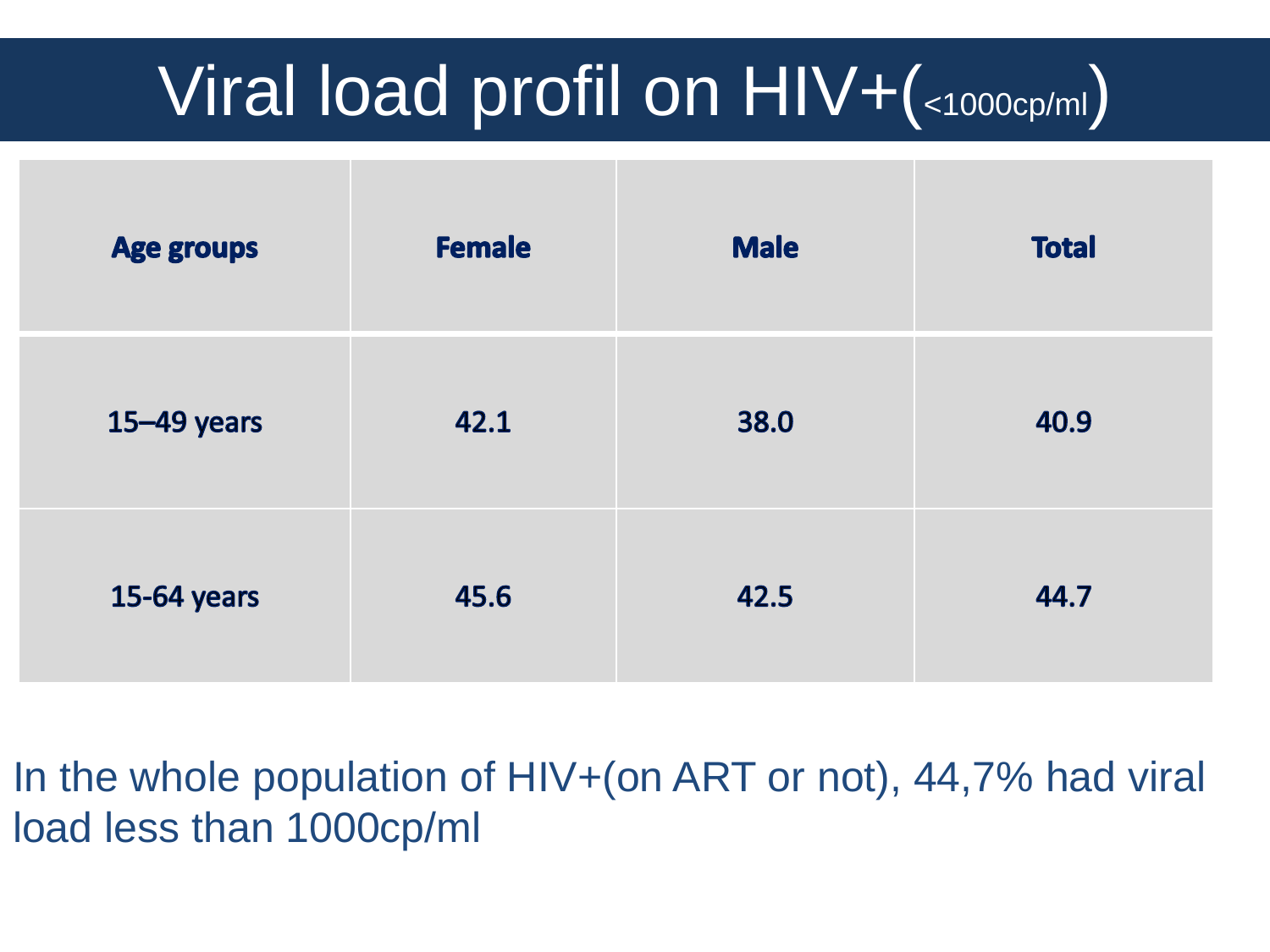#### Viral load profile among HIV+

#### self-reported knowing their status and seft-reported current used of ART

| <b>Indicators</b>                          | Female | <b>Male</b> | <b>Total</b> |
|--------------------------------------------|--------|-------------|--------------|
| Knowing their HIV+<br><b>status</b>        | 49.4%  | 41.2%       | 46.9%        |
| <b>Self-reported current</b><br>use of ART | 91.1%  | 92.0%       | 91.3%        |
| Viral load $<$ 1000<br>cp/ml               | 79.2%  | 82.1%       | 80.0%        |

- Among those tested HIV+ during the CAMPHIA survey, 46,9% self reported knowing their status.
- Among self reported knowing their status, 91,3% self-reported current use of ART
- Among self-reported oncurrent use of ART, 80,0% have VL<1000cp/ml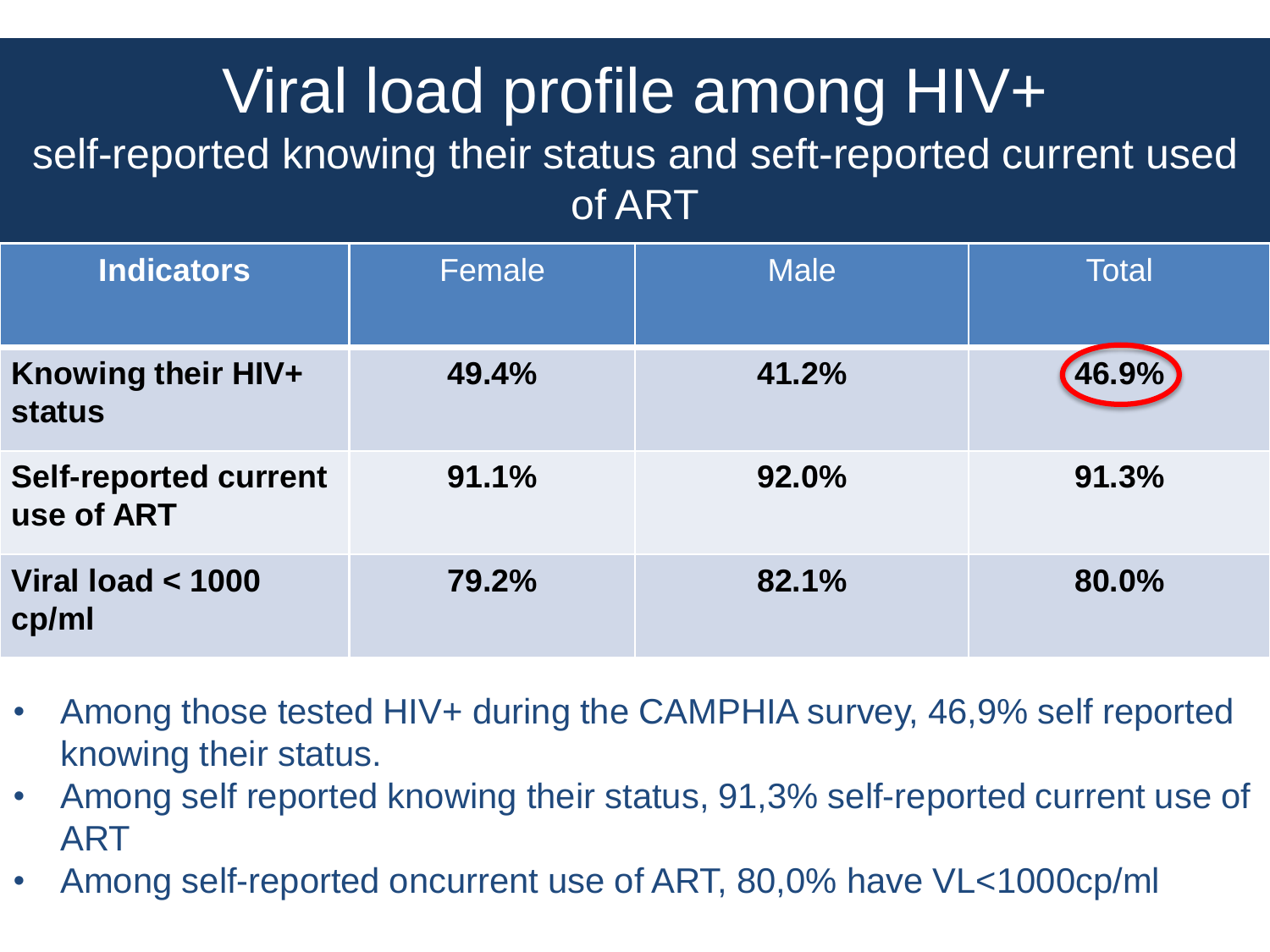# Hepatitis B/HIV coinfection

| <b>HIV Status and Age</b> | <b>HBV Prevalence</b> |              |              |  |
|---------------------------|-----------------------|--------------|--------------|--|
|                           | <b>Females</b>        | <b>Males</b> | <b>Total</b> |  |
| <b>HIV Positive</b>       |                       |              |              |  |
| 15-64 years               | 7,9                   | 9,5          | 8,4          |  |
| <b>HIV Negative</b>       |                       |              |              |  |
| 15-64 years               | 5,4                   | 11,3         | 8,3          |  |
| <b>Total</b>              |                       |              |              |  |
| <b>15-49 Years</b>        | 6                     | 12,4         | 9.2          |  |
| <b>15-64 Years</b>        | 5,5                   | 11,2         | 8,3          |  |

#### Among the 15-64 years group

- National prevalence of Hep B : 8,3
- National prevalence of coinfection HepB/HIV: 8,4